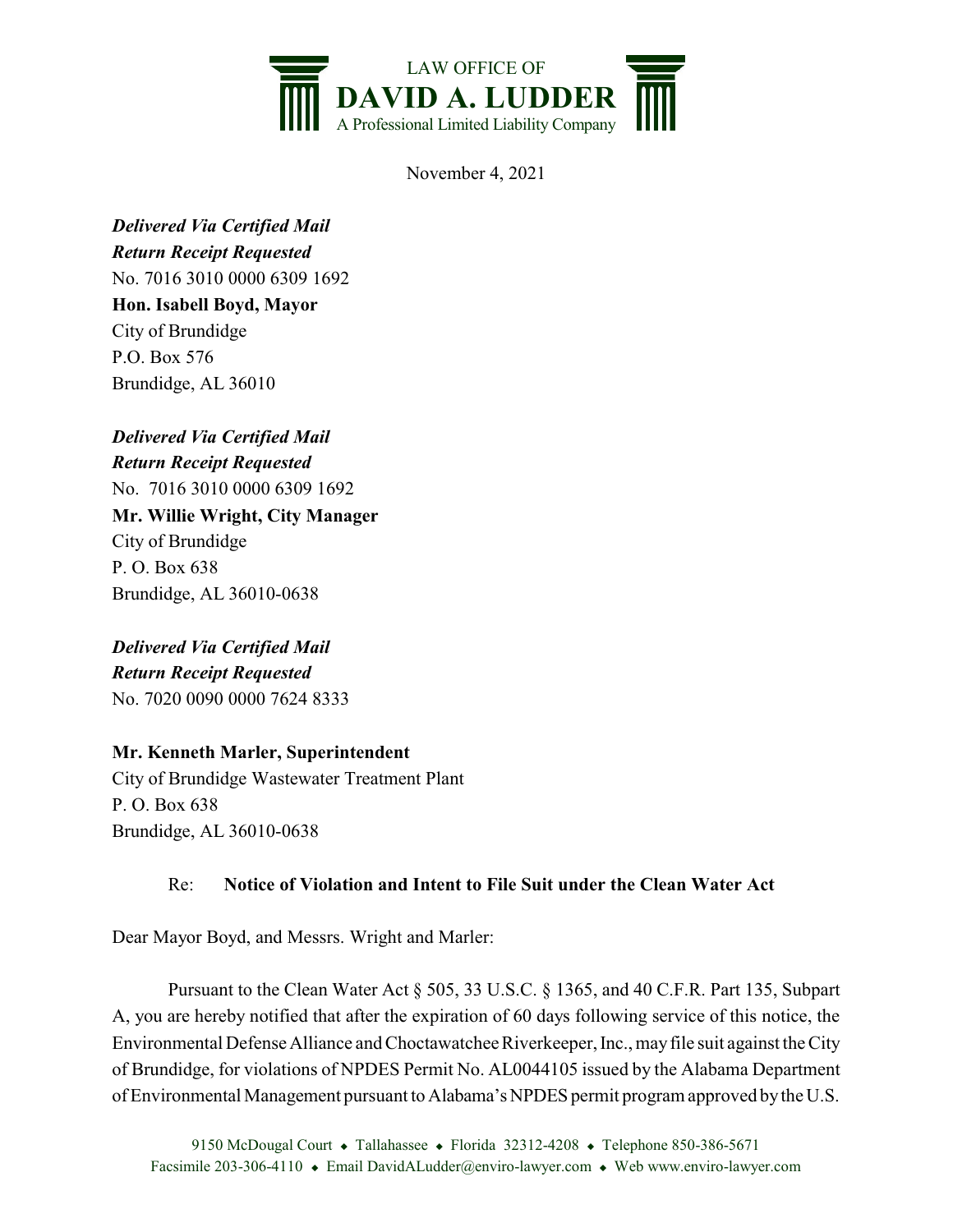Environmental Protection Agency under Clean Water Act § 402(b), 33 U.S.C. § 1342(b), and violations of the Clean Water Act § 301(a), 33 U.S.C. § 1311(a).

### **I. Violations of NPDES Permit AL0044105**

Pursuant to § 402(b) of the Clean Water Act, 33 U.S.C. § 1342(b), the Alabama Department of Environmental Management issued NPDES Permit No. AL0044105 authorizing the City of Brundidge, to discharge pollutants from its Wastewater Treatment Plant, located at 500 Clean Water Drive, Brundidge, Alabama, into Whitewater Creek, a tributaryof the Pea River, subject to discharge limitations and other conditions.

### **A. Discharge Limitations**

NPDES Permit No. AL00444105 includes specific discharge limitations in Part I, A., 1. and 2. of the permit. The City of Brundidge has discharged pollutants from Outfall 0011 into Whitewater Creek in violation of the discharge limitations of NPDES Permit No. AL0044105 from July 2017 through August 31, 2021 as identified in **Table A** attached hereto. Additional violations may have occurred subsequent to August 2021.

### **B. Facility Operation and Maintenance**

NPDES Permit No. AL00444105 includes a condition in Part II, A. which provides:

### Facilities Operation and Maintenance

The Permittee shall at all times properly operate and maintain all facilities and systems of treatment and control (and related appurtenances) which are installed or used bythe Permittee to achieve compliance with the conditions of the permit. Proper operation and maintenance includes effective performance, adequate funding, adequate operator staffing and training, and adequate laboratoryand process controls, including appropriate quality assurance procedures. This provision requires the operation of backup or auxiliary facilities only when necessary to achieve compliance with the conditions of the permit.

The City of Brundidge violated the above condition by failing to operate and maintain all facilities and systems of treatment and control (and related appurtenances) which are installed by the City to achieve compliance with the conditions of NPDES Permit No. AL00444105. This failure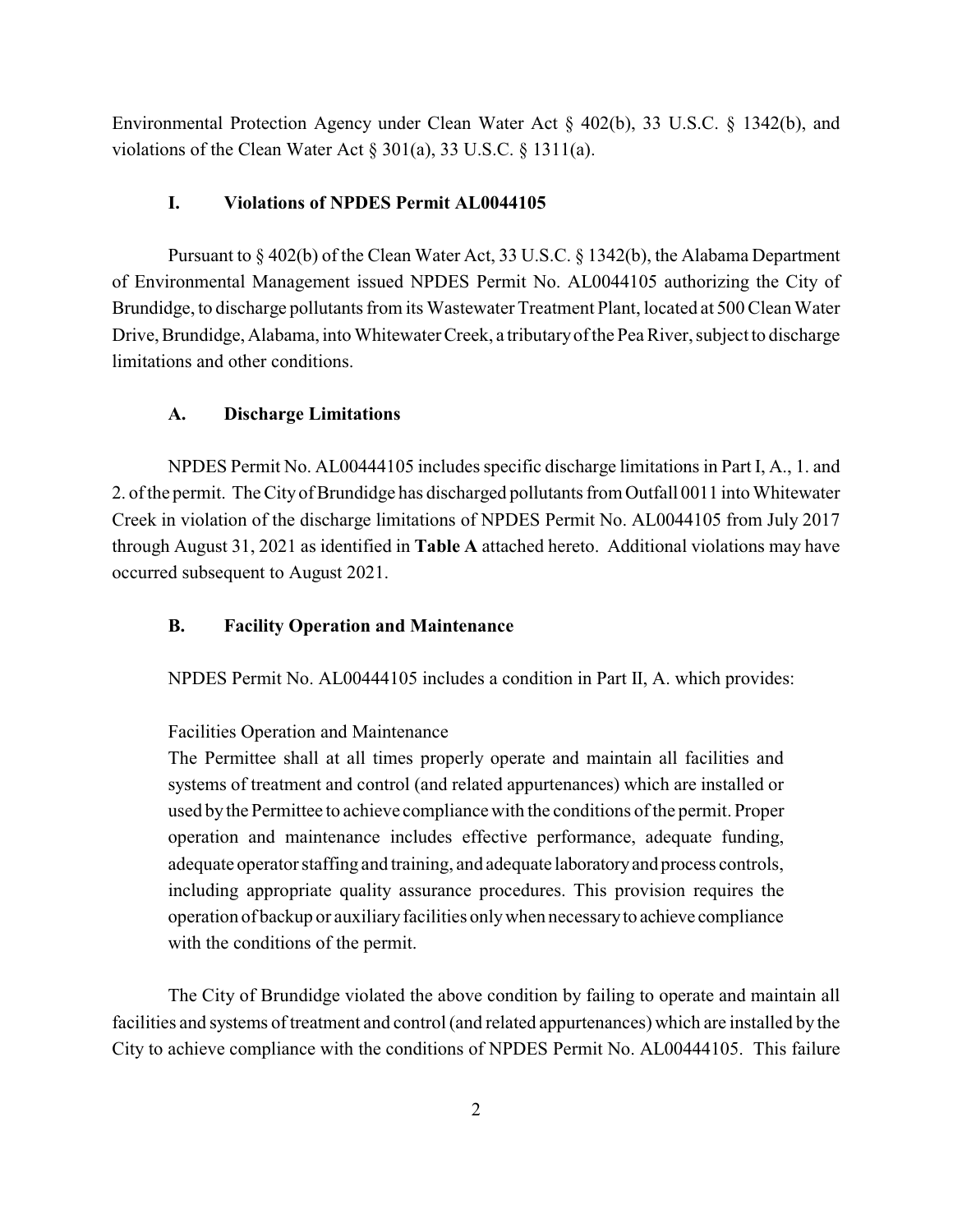occurred on each of the dates identified in **Table B** attached hereto and resulted in unpermitted and unlawful discharges of pollutants from point sources into waters of the United States as shown in **Table B** attached hereto.

#### **II. Discharges without permit**

Clean Water Act § 301(a), 33 U.S.C. § 1311(a), makes it unlawful to discharge pollutants from a point source into waters of the United States without an NPDES issued pursuant to Clean Water Act § 402, 33 U.S.C. § 1342.

The City of Brundidge experienced Sanitary Sewer Overflows that resulted in the discharge of sanitary sewage from point sources into waters of the United States without an NPDES permit in violation of Clean Water Act § 301(a), 33 U.S.C. § 1311(a). These unlawful discharges are described in **Table B** attached hereto.

### **III. History of ADEM Enforcement Actions**

On May 7, 2021, the Alabama Department of Environmental Management issued a Notice of Violation to the City of Brundidge, in which it cited discharge limit violations for the period from September 2019 and April 2021.

On February 15, 2019, the Alabama Department of Environmental Management issued a Notice of Violation to the City of Brundidge, in which it cited discharge limit violations for the period from January 2017 through January 2019.

No further enforcement actions have been taken by the Alabama Department of Environmental Management despite continuing violations.

### **IV. Sanctions**

The Clean Water Act authorizes the federal court to enforce a NPDES permit or condition thereof and the prohibition against unpermitted discharges. Clean Water Act  $\S 505(a)$ , 33 U.S.C. § 1365(a). The court may assess civil penalties up to \$56,460 per day per violation. Clean Water Act §§ 505(a) and 309(d), 33 U.S.C. §§ 1365(a) and 1319(d); Federal Civil Penalties Inflation Adjustment Act of 1990, Pub. L. 101–410, Oct. 5, 1990, 104 Stat. 890, as amended by Pub. L. 104–134, title III, § 31001(s)(1), Apr. 26, 1996, 110 Stat. 1321–373; Federal Reports Elimination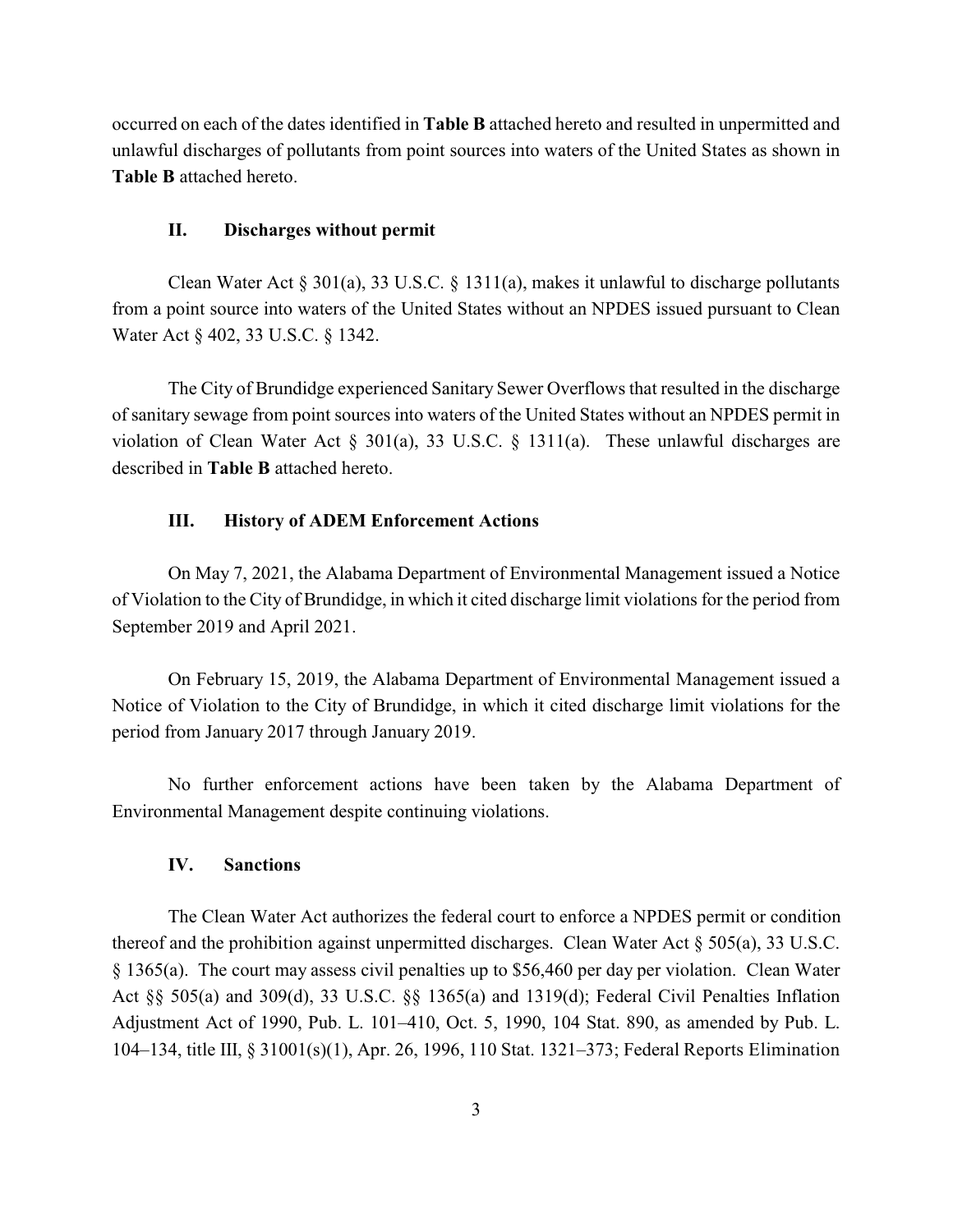Act of 1998, Pub. L. 105–362, title XIII, § 1301(a), Nov. 10, 1998, 112 Stat. 3293; Bipartisan Budget Act of 2015, Pub. L. 114–74, title VII, § 701(b), Nov. 2, 2015, 129 Stat. 599; 40 C.F.R. § 19.4. Each day a violation continues is a separate violation. Violations of monthly average discharge limitations and weekly average discharge limitations are counted as violations for each day of the month and each day of the week, respectively. *See* Atlantic States Legal Found. Inc. v. Tyson Foods, Inc., 897 F.2d 1128 (11th Cir. 1990). In addition, the Clean Water Act authorizes the award of costs of litigation (including reasonable attorneyand expert witness fees) to any prevailing or substantially prevailing party, whenever the court determines that such an award is appropriate. Clean Water Act § 505(d), 33 U.S.C. § 1365(d).

Suit may be avoided if these violations have ceased before the expiration of 60 days following service of this notice. "Service" is defined as the postmark date of this notice. 40 C.F.R. § 135.2(c). Please advise the undersigned of any measures which you may undertake which you contend have permanently abated these violations before suit is filed. Please direct all communications to the undersigned attorneys for the Environmental Defense Alliance and Choctawhatchee Riverkeeper, Inc.

### **V. Demographics and Environmental Justice**

The Environmental Defense Alliance and Choctawhatchee Riverkeeper, Inc. are committed to advancing environmental justice. Communities of color are often exposed to greater amounts of pollution than others. These higher exposures increase the risk of developing cancer, other health ailments, or simply intolerable living conditions, not to mention damage to property and reduced property values.

According to the 2020 Decennial Census, the City of Brundidge has a population of 2,073 persons, of which 74% are people of color. Based on the 2010 U.S. Census and 2014 - 2018 American Community Survey (ACS) 5-year Summary, the U.S. Environmental Protection Agency estimates that 151 persons live within 1.0 mile of the Cityof Brundidge Wastewater Treatment Plant, of which 36% are people of color.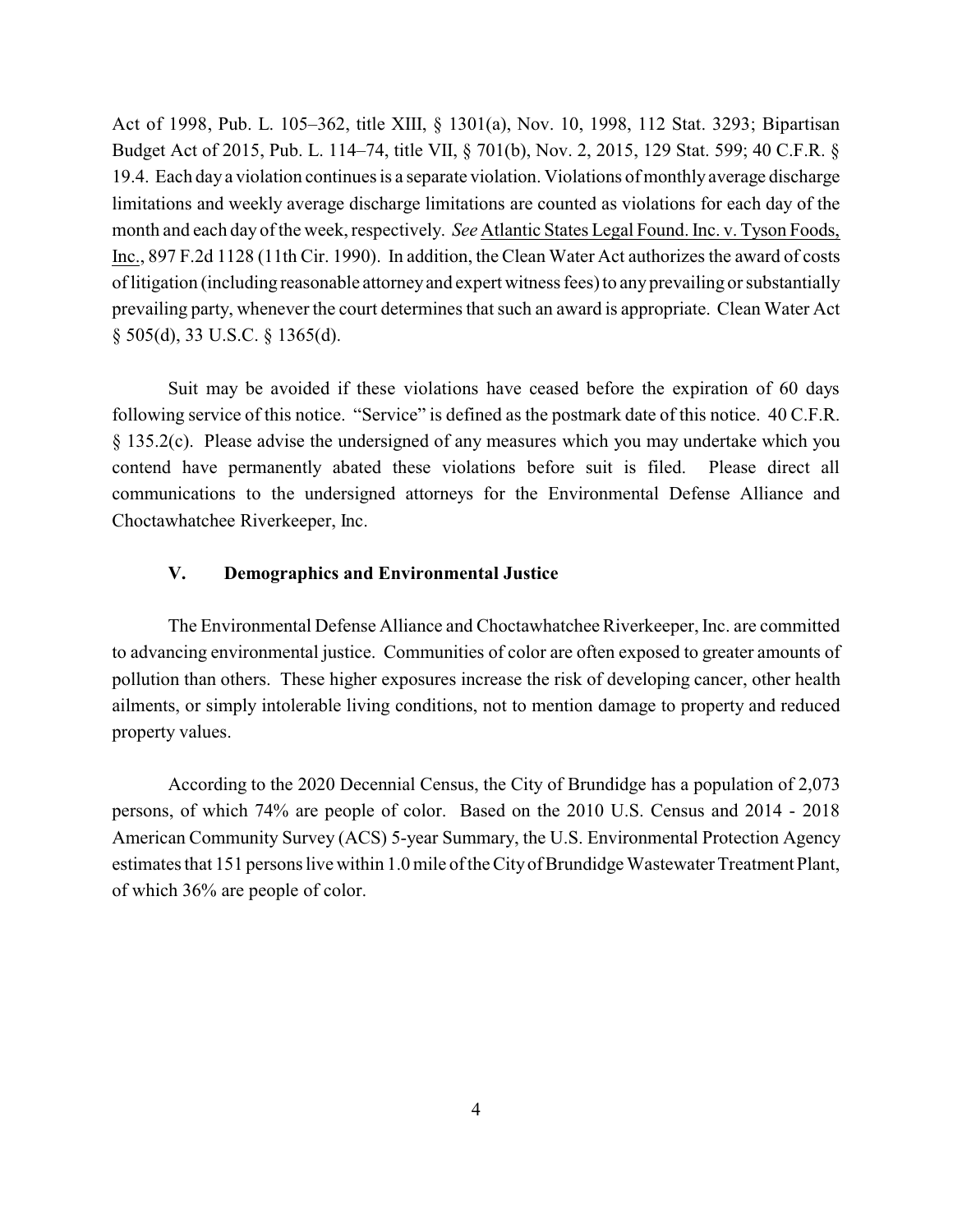Sincerely,

anie Christ

David A. Ludder Attorney for Environmental Defense Alliance and Choctawhatchee Riverkeeper Inc.

cc:

Hon. Lance R. LeFleur, Director Alabama Department of Environmental Management P.O. Box 301463 Montgomery, Alabama 36130-1463

Hon. Michael S. Regan, Administrator Mail Code 1101A Environmental Protection Agency 1200 Pennsylvania Avenue, N.W. Washington, D.C. 20460

Hon. John Blevins, Acting Regional Administrator U.S. Environmental Protection Agency - Region 4 61 Forsyth Street SW Atlanta, Georgia 30303

Environmental Defense Alliance 1116 20th Street South #526 Birmingham, AL 35205-2612 (205) 718-7336

Choctawhatchee Riverkeeper, Inc. P.O. Box 6734 Banks, AL 36005 (334) 807-1365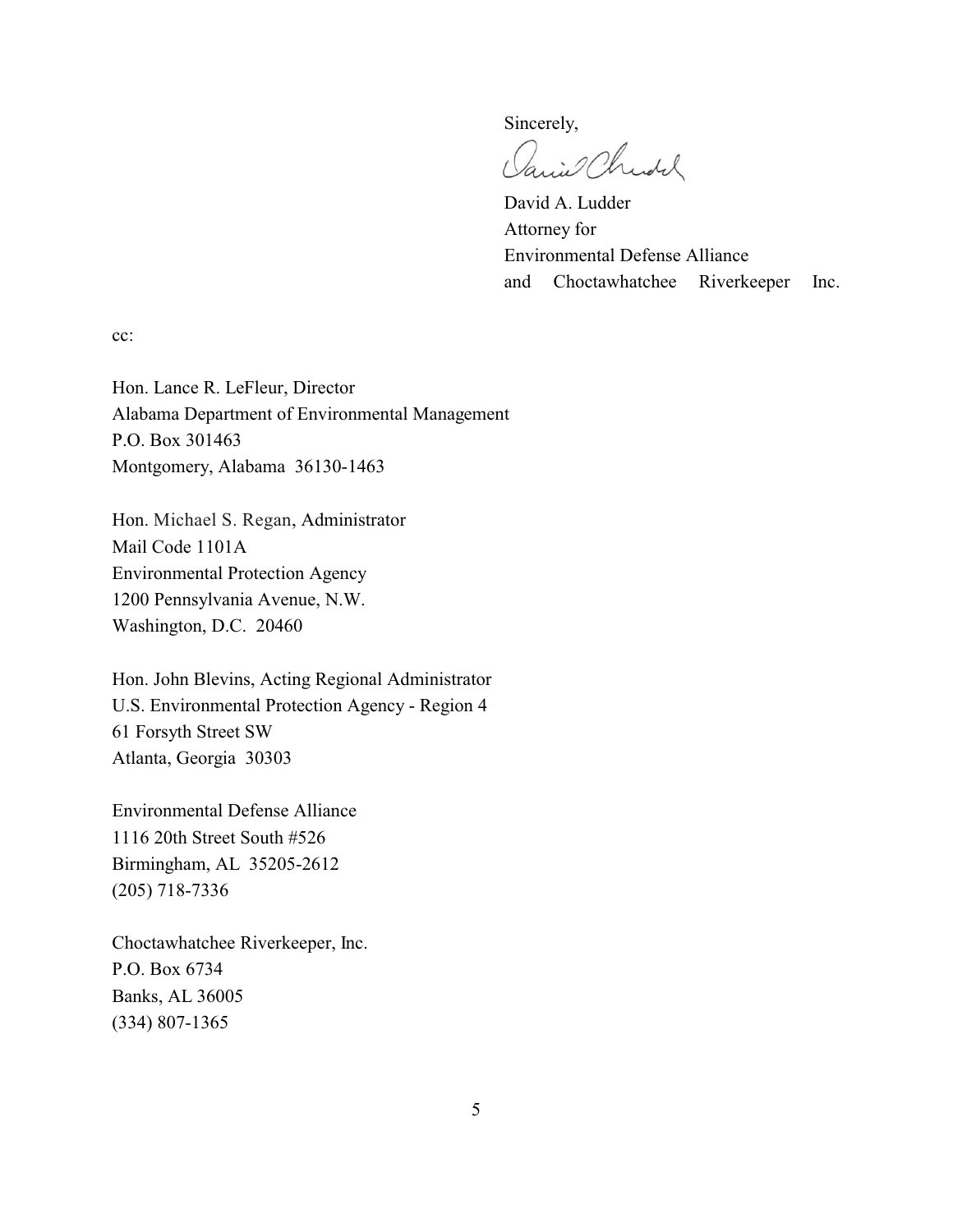# **TABLE A Location: Brundidge, Pike County, AL 36310 NPDES PERMIT No AL0044105 - City of Brundidge DISCHARGE LIMITATION VIOLATIONS**

# **Date Range: 11/1-30/16 to 9/1-30/21**

| <b>Month Ending Outfall</b> |      | <b>Parameter Description</b>    | <b>Limit Type</b> |        | Discharge limit   | <b>Discharge</b><br><b>Measument</b> | <b>Violation</b><br><b>Days</b> |
|-----------------------------|------|---------------------------------|-------------------|--------|-------------------|--------------------------------------|---------------------------------|
| 09/30/2021                  | 0011 | BOD, carbonaceous [5 day, 20 C] | <b>WKLY AVG</b>   | $\leq$ | $30 \text{ mg/L}$ | 46.1 mg/L                            | 7                               |
| 09/30/2021                  | 0011 | BOD, carbonaceous [5 day, 20 C] | MO AVG            | $\leq$ | $20 \text{ mg/L}$ | $30.6$ mg/L                          | 30                              |
| 09/30/2021                  | 0011 | BOD, carbonaceous [5 day, 20 C] | WKLY AVG          | $\leq$ | 150 lbs/day       | $161$ lbs/day                        | 7                               |
| 08/31/2021                  | 0011 | BOD, carbonaceous [5 day, 20 C] | <b>WKLY AVG</b>   | $\leq$ | $30 \text{ mg/L}$ | $47.1$ mg/L                          | 7                               |
| 08/31/2021                  | 0011 | BOD, carbonaceous [5 day, 20 C] | MO AVG            | $\leq$ | $20 \text{ mg/L}$ | $32.7$ mg/L                          | 31                              |
| 08/31/2021                  | 0011 | BOD, carbonaceous [5 day, 20 C] | <b>WKLY AVG</b>   | $\leq$ | $150$ lbs/day     | 153 lb/d                             | 7                               |
| 07/31/2021                  | 0011 | BOD, carbonaceous [5 day, 20 C] | WKLY AVG          | $\leq$ | $30 \text{ mg/L}$ | $38.3$ mg/L                          | 7                               |
| 07/31/2021                  | 0011 | BOD, carbonaceous [5 day, 20 C] | <b>WKLY AVG</b>   | $\leq$ | $150$ lbs/day     | $165$ lb/d                           | $\overline{7}$                  |
| 07/31/2021                  | 0011 | BOD, carbonaceous [5 day, 20 C] | MO AVG            | $\leq$ | $20 \text{ mg/L}$ | $23.6$ mg/L                          | 31                              |
| 06/30/2021                  | 0011 | BOD, carbonaceous [5 day, 20 C] | WKLY AVG          | $\leq$ | $150$ lbs/day     | $166$ lb/d                           | 7                               |
| 06/30/2021                  | 0011 | BOD, carbonaceous [5 day, 20 C] | <b>WKLY AVG</b>   | $\leq$ | $30 \text{ mg/L}$ | 39.9 $mg/L$                          | $\overline{7}$                  |
| 06/30/2021                  | 0011 | BOD, carbonaceous [5 day, 20 C] | MO AVG            | $\leq$ | $20 \text{ mg/L}$ | 24.6 $mg/L$                          | 30                              |
| 03/31/2021                  | 0011 | BOD, carbonaceous [5 day, 20 C] | <b>WKLY AVG</b>   | $\leq$ | $150$ lbs/day     | 802 lb/d                             | $\overline{7}$                  |
| 03/31/2021                  | 0011 | BOD, carbonaceous [5 day, 20 C] | MO AVG            | $\leq$ | $100$ lbs/day     | $412$ lb/d                           | 31                              |
| 03/31/2021                  | 0011 | BOD, carbonaceous [5 day, 20 C] | <b>WKLY AVG</b>   | $\leq$ | $30 \text{ mg/L}$ | $171 \text{ mg/L}$                   | $\overline{7}$                  |
| 03/31/2021                  | 0011 | BOD, carbonaceous [5 day, 20 C] | MO AVG            | $\leq$ | $20 \text{ mg/L}$ | $87.8$ mg/L                          | 31                              |
| 02/28/2021                  | 0011 | BOD, carbonaceous [5 day, 20 C] | <b>WKLY AVG</b>   | $\leq$ | $30 \text{ mg/L}$ | $78.3$ mg/L                          | $\overline{7}$                  |
| 02/28/2021                  | 0011 | BOD, carbonaceous [5 day, 20 C] | MO AVG            | $\leq$ | $100$ lbs/day     | $295$ lb/d                           | 28                              |
| 02/28/2021                  | 0011 | BOD, carbonaceous [5 day, 20 C] | MO AVG            | $\leq$ | $20 \text{ mg/L}$ | 56.5 mg/L                            | 28                              |
| 02/28/2021                  | 0011 | BOD, carbonaceous [5 day, 20 C] | WKLY AVG          | $\leq$ | $150$ lbs/day     | 496 lb/d                             | $\tau$                          |
| 01/31/2021                  | 0011 | BOD, carbonaceous [5 day, 20 C] | <b>WKLY AVG</b>   | $\leq$ | $30 \text{ mg/L}$ | 94.3 $mg/L$                          | $\overline{7}$                  |
| 01/31/2021                  | 0011 | BOD, carbonaceous [5 day, 20 C] | MO AVG            | $\leq$ | $100$ lbs/day     | 339 lb/d                             | 31                              |
| 01/31/2021                  | 0011 | BOD, carbonaceous [5 day, 20 C] | MO AVG            | $\leq$ | $20 \text{ mg/L}$ | $66.5$ mg/L                          | 31                              |
| 01/31/2021                  | 0011 | BOD, carbonaceous [5 day, 20 C] | <b>WKLY AVG</b>   | $\leq$ | $150$ lbs/day     | 497 lb/d                             | 7                               |
| 07/31/2020                  | 0011 | BOD, carbonaceous [5 day, 20 C] | <b>WKLY AVG</b>   | $\leq$ | $150$ lbs/day     | $186$ lb/d                           | $\tau$                          |
| 07/31/2020                  | 0011 | BOD, carbonaceous [5 day, 20 C] | <b>WKLY AVG</b>   | $\leq$ | $30$ mg/L         | $64.2$ mg/L                          | $\overline{7}$                  |
| 07/31/2020                  | 0011 | BOD, carbonaceous [5 day, 20 C] | MO AVG            | $\leq$ | $20 \text{ mg/L}$ | $22.3$ mg/L                          | 31                              |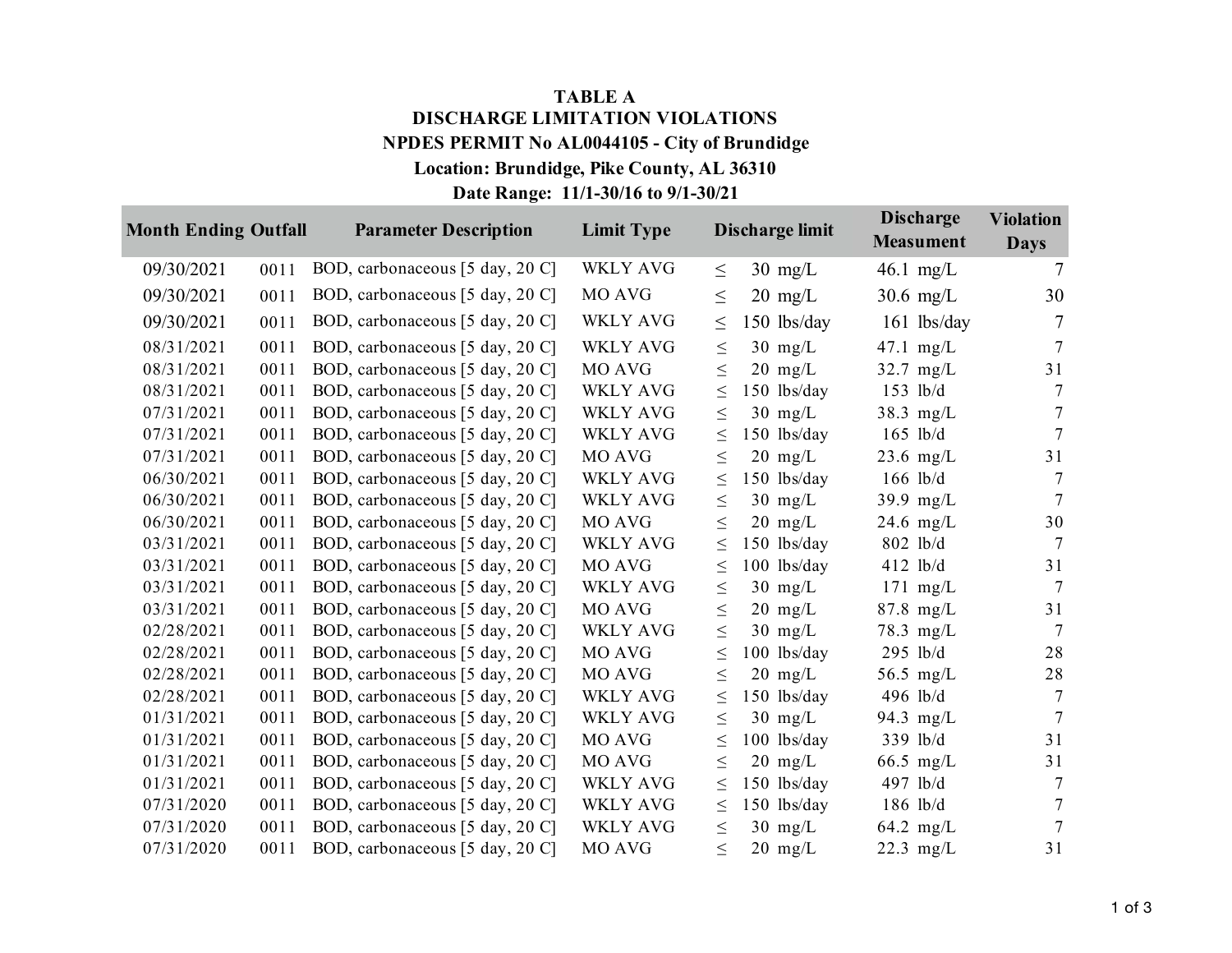|            | <b>Month Ending Outfall</b> |      | <b>Parameter Description</b>    | <b>Limit Type</b> |        | Discharge limit   | <b>Discharge</b><br><b>Measument</b> | <b>Violation</b><br><b>Days</b> |
|------------|-----------------------------|------|---------------------------------|-------------------|--------|-------------------|--------------------------------------|---------------------------------|
| 06/30/2020 |                             | 0011 | BOD, carbonaceous [5 day, 20 C] | <b>WKLY AVG</b>   | $\leq$ | $150$ lbs/day     | 777 lb/d                             | $\overline{7}$                  |
| 06/30/2020 |                             | 0011 | BOD, carbonaceous [5 day, 20 C] | MO AVG            | $\leq$ | $100$ lbs/day     | 249 lb/d                             | 30                              |
| 06/30/2020 |                             | 0011 | BOD, carbonaceous [5 day, 20 C] | MO AVG            | $\leq$ | $20$ mg/L         | $51$ mg/L                            | 30                              |
| 06/30/2020 |                             | 0011 | BOD, carbonaceous [5 day, 20 C] | <b>WKLY AVG</b>   | $\leq$ | $30$ mg/L         | $112$ mg/L                           | 7                               |
| 05/31/2020 |                             | 0011 | BOD, carbonaceous [5 day, 20 C] | <b>WKLY AVG</b>   | $\leq$ | 150 lbs/day       | 282 lb/d                             | $\tau$                          |
| 05/31/2020 |                             | 0011 | BOD, carbonaceous [5 day, 20 C] | <b>WKLY AVG</b>   | $\leq$ | $30 \text{ mg/L}$ | 43.9 mg/L                            | $\overline{7}$                  |
| 04/30/2020 |                             | 0011 | BOD, carbonaceous [5 day, 20 C] | MO AVG            | $\leq$ | $20$ mg/L         | 39.3 $mg/L$                          | 30                              |
| 04/30/2020 |                             | 0011 | BOD, carbonaceous [5 day, 20 C] | MO AVG            | $\leq$ | $100$ lbs/day     | $234$ lb/d                           | 30                              |
| 04/30/2020 |                             | 0011 | BOD, carbonaceous [5 day, 20 C] | <b>WKLY AVG</b>   | $\leq$ | $150$ lbs/day     | 1132 lb/d                            | 7                               |
| 04/30/2020 |                             | 0011 | BOD, carbonaceous [5 day, 20 C] | <b>WKLY AVG</b>   | $\leq$ | $30$ mg/L         | $179$ mg/L                           | $\tau$                          |
| 03/31/2020 |                             | 0011 | BOD, carbonaceous [5 day, 20 C] | <b>WKLY AVG</b>   | $\leq$ | $150$ lbs/day     | 308 lb/d                             | $\tau$                          |
| 03/31/2020 |                             | 0011 | BOD, carbonaceous [5 day, 20 C] | MO AVG            | $\leq$ | $20 \text{ mg/L}$ | $34.5$ mg/L                          | 31                              |
| 03/31/2020 |                             | 0011 | BOD, carbonaceous [5 day, 20 C] | MO AVG            | $\leq$ | $100$ lbs/day     | 196 lb/d                             | 31                              |
| 03/31/2020 |                             | 0011 | BOD, carbonaceous [5 day, 20 C] | <b>WKLY AVG</b>   | $\leq$ | $30$ mg/L         | $40.2$ mg/L                          | $\tau$                          |
| 02/29/2020 |                             | 0011 | BOD, carbonaceous [5 day, 20 C] | <b>WKLY AVG</b>   | $\leq$ | $150$ lbs/day     | 351 lb/d                             | $\tau$                          |
| 02/29/2020 |                             | 0011 | BOD, carbonaceous [5 day, 20 C] | <b>WKLY AVG</b>   | $\leq$ | $30$ mg/L         | 59.3 mg/L                            | $\tau$                          |
| 02/29/2020 |                             | 0011 | BOD, carbonaceous [5 day, 20 C] | MO AVG            | $\leq$ | $20$ mg/L         | 40.3 $mg/L$                          | 29                              |
| 02/29/2020 |                             | 0011 | BOD, carbonaceous [5 day, 20 C] | MO AVG            | $\leq$ | $100$ lbs/day     | 243 lb/d                             | 29                              |
| 01/31/2020 |                             | 0011 | BOD, carbonaceous [5 day, 20 C] | <b>WKLY AVG</b>   | $\leq$ | $150$ lbs/day     | 173 lb/d                             | $\tau$                          |
| 01/31/2020 |                             | 0011 | BOD, carbonaceous [5 day, 20 C] | <b>WKLY AVG</b>   | $\leq$ | $30$ mg/L         | 39.9 mg/L                            | $\tau$                          |
| 01/31/2020 |                             | 0011 | BOD, carbonaceous [5 day, 20 C] | MO AVG            | $\leq$ | $20 \text{ mg/L}$ | 24.4 mg/L                            | 31                              |
| 01/31/2020 |                             | 0011 | BOD, carbonaceous [5 day, 20 C] | MO AVG            | $\leq$ | $100$ lbs/day     | $116$ lb/d                           | 31                              |
| 06/30/2019 |                             | 0011 | BOD, carbonaceous [5 day, 20 C] | MO AVG            | $\leq$ | $20$ mg/L         | 33.4 mg/L                            | 31                              |
| 06/30/2019 |                             | 0011 | BOD, carbonaceous [5 day, 20 C] | <b>WKLY AVG</b>   | $\leq$ | $30$ mg/L         | 77.4 mg/L                            | $\tau$                          |
| 06/30/2019 |                             | 0011 | BOD, carbonaceous [5 day, 20 C] | WKLY AVG          | $\leq$ | $150$ lbs/day     | $167$ lb/d                           | $\boldsymbol{7}$                |
| 05/31/2019 |                             | 0011 | BOD, carbonaceous [5 day, 20 C] | <b>WKLY AVG</b>   | $\leq$ | $150$ lbs/day     | $392$ lb/d                           | $\boldsymbol{7}$                |
| 05/31/2019 |                             | 0011 | BOD, carbonaceous [5 day, 20 C] | <b>WKLY AVG</b>   | $\leq$ | $30$ mg/L         | $77.3$ mg/L                          | $\tau$                          |
| 05/31/2019 |                             | 0011 | BOD, carbonaceous [5 day, 20 C] | MO AVG            | $\leq$ | 100 lbs/day       | 228 lb/d                             | 31                              |
| 05/31/2019 |                             | 0011 | BOD, carbonaceous [5 day, 20 C] | MO AVG            | $\leq$ | $20 \text{ mg/L}$ | $65.1$ mg/L                          | 31                              |
| 04/30/2019 |                             | 0011 | BOD, carbonaceous [5 day, 20 C] | <b>WKLY AVG</b>   | $\leq$ | $30 \text{ mg/L}$ | $316$ mg/L                           | 7                               |
| 04/30/2019 |                             | 0011 | BOD, carbonaceous [5 day, 20 C] | MO AVG            | $\leq$ | $20$ mg/L         | $136$ mg/L                           | 30                              |
| 04/30/2019 |                             | 0011 | BOD, carbonaceous [5 day, 20 C] | MO AVG            | $\leq$ | $100$ lbs/day     | 427 lb/d                             | 30                              |
| 04/30/2019 |                             | 0011 | BOD, carbonaceous [5 day, 20 C] | <b>WKLY AVG</b>   | $\leq$ | 150 lbs/day       | 1040 lb/d                            | $\overline{7}$                  |

# Table A (Con't)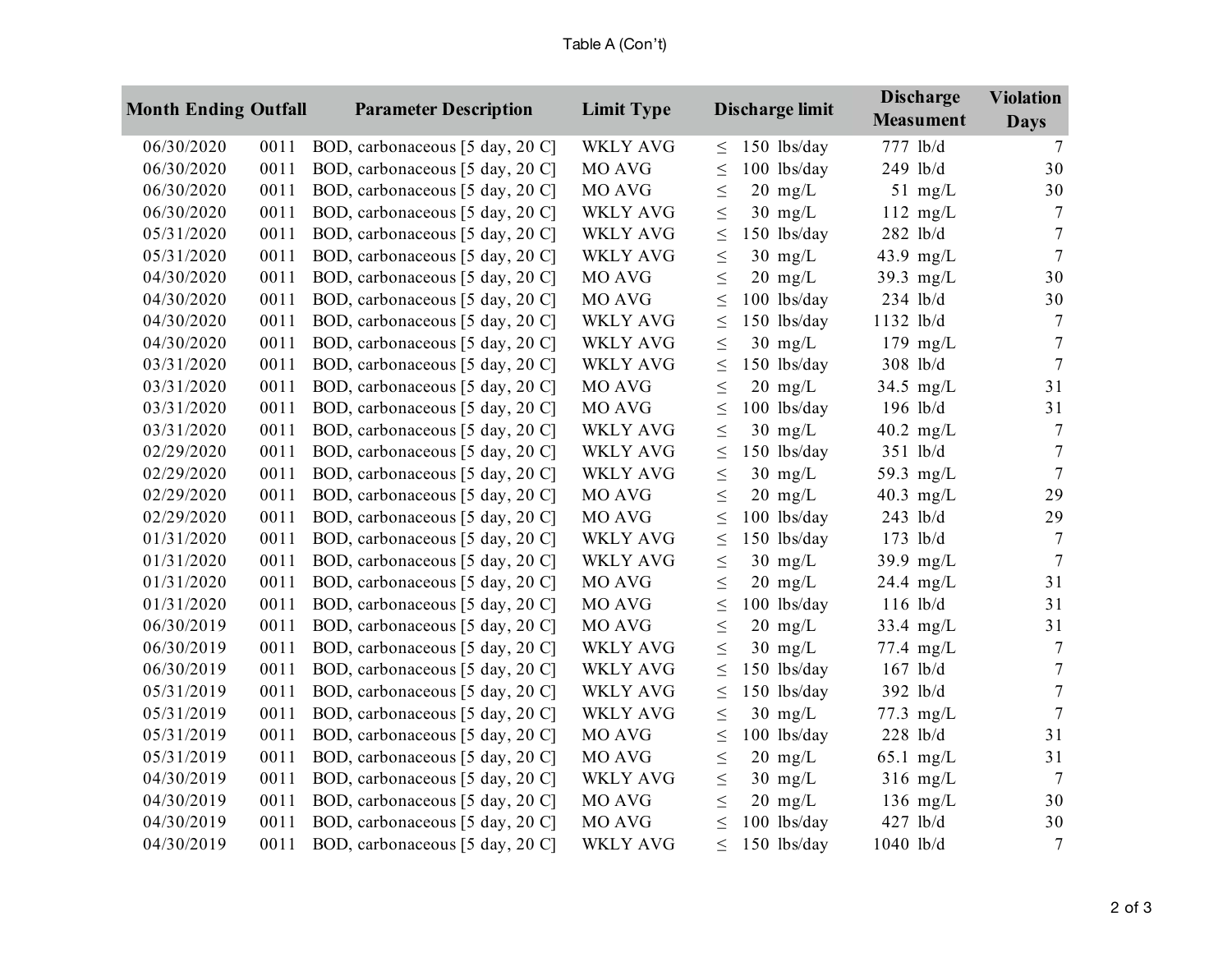| <b>Month Ending Outfall</b> |      | <b>Parameter Description</b>    | <b>Limit Type</b> |        | Discharge limit   | <b>Discharge</b><br><b>Measument</b> | <b>Violation</b><br><b>Days</b> |
|-----------------------------|------|---------------------------------|-------------------|--------|-------------------|--------------------------------------|---------------------------------|
| 03/31/2019                  | 0011 | BOD, carbonaceous [5 day, 20 C] | MO AVG            | $\leq$ | $20 \text{ mg/L}$ | $84$ mg/L                            | 31                              |
| 03/31/2019                  | 0011 | BOD, carbonaceous [5 day, 20 C] | WKLY AVG          | $\leq$ | $30 \text{ mg/L}$ | 148 $mg/L$                           | 7                               |
| 03/31/2019                  | 0011 | BOD, carbonaceous [5 day, 20 C] | WKLY AVG          | $\leq$ | 150 lbs/day       | $355$ lb/d                           | $\overline{7}$                  |
| 03/31/2019                  | 0011 | BOD, carbonaceous [5 day, 20 C] | MO AVG            | $\leq$ | $100$ lbs/day     | $283$ lb/d                           | 31                              |
| 02/28/2019                  | 0011 | BOD, carbonaceous [5 day, 20 C] | <b>WKLY AVG</b>   | $\leq$ | 150 lbs/day       | 333 lb/d                             | 7                               |
| 02/28/2019                  | 0011 | BOD, carbonaceous [5 day, 20 C] | MO AVG            | $\leq$ | 100 lbs/day       | $231$ lb/d                           | 28                              |
| 02/28/2019                  | 0011 | BOD, carbonaceous [5 day, 20 C] | MO AVG            | $\leq$ | $20 \text{ mg/L}$ | $84 \text{ mg/L}$                    | 28                              |
| 02/28/2019                  | 0011 | BOD, carbonaceous [5 day, 20 C] | WKLY AVG          | $\leq$ | $30 \text{ mg/L}$ | $105$ mg/L                           | 7                               |
| 10/31/2018                  | 0011 | BOD, carbonaceous [5 day, 20 C] | WKLY AVG          | $\leq$ | $30 \text{ mg/L}$ | $110$ mg/L                           | 7                               |
| 10/31/2018                  | 0011 | BOD, carbonaceous [5 day, 20 C] | WKLY AVG          | $\leq$ | 150 lbs/day       | $297$ lb/d                           | $\overline{7}$                  |
| 10/31/2018                  | 0011 | BOD, carbonaceous [5 day, 20 C] | MO AVG            | $\leq$ | $20 \text{ mg/L}$ | 43.5 mg/L                            | 31                              |
| 10/31/2018                  | 0011 | BOD, carbonaceous [5 day, 20 C] | MO AVG            | $\leq$ | 100 lbs/day       | $136$ lb/d                           | 31                              |
| 09/30/2018                  | 0011 | BOD, carbonaceous [5 day, 20 C] | <b>WKLY AVG</b>   | $\leq$ | 150 lbs/day       | $1230$ lb/d                          | 7                               |
| 09/30/2018                  | 0011 | BOD, carbonaceous [5 day, 20 C] | <b>WKLY AVG</b>   | $\leq$ | $30 \text{ mg/L}$ | $245$ mg/L                           | 7                               |
| 09/30/2018                  | 0011 | BOD, carbonaceous [5 day, 20 C] | MO AVG            | $\leq$ | 100 lbs/day       | $359$ lb/d                           | 30                              |
| 09/30/2018                  | 0011 | BOD, carbonaceous [5 day, 20 C] | MO AVG            | $\leq$ | $20 \text{ mg/L}$ | $70.7$ mg/L                          | 30                              |
| 08/31/2018                  | 0011 | BOD, carbonaceous [5 day, 20 C] | MO AVG            | $\leq$ | $20 \text{ mg/L}$ | $111 \text{ mg/L}$                   | 31                              |
| 08/31/2018                  | 0011 | BOD, carbonaceous [5 day, 20 C] | MO AVG            | $\leq$ | 100 lbs/day       | 552 lb/d                             | 31                              |
| 08/31/2018                  | 0011 | BOD, carbonaceous [5 day, 20 C] | <b>WKLY AVG</b>   | $\leq$ | $150$ lbs/day     | $1520$ lb/d                          | 7                               |
| 08/31/2018                  | 0011 | BOD, carbonaceous [5 day, 20 C] | WKLY AVG          | $\leq$ | $30 \text{ mg/L}$ | $356$ mg/L                           | 7                               |
| 07/31/2018                  | 0011 | BOD, carbonaceous [5 day, 20 C] | <b>WKLY AVG</b>   | $\leq$ | $150$ lbs/day     | 507 lb/d                             | 7                               |
| 07/31/2018                  | 0011 | BOD, carbonaceous [5 day, 20 C] | MO AVG            | $\leq$ | 100 lbs/day       | $412$ lb/d                           | 31                              |
| 07/31/2018                  | 0011 | BOD, carbonaceous [5 day, 20 C] | MO AVG            | $\leq$ | $20 \text{ mg/L}$ | $114 \text{ mg/L}$                   | 31                              |
| 07/31/2018                  | 0011 | BOD, carbonaceous [5 day, 20 C] | <b>WKLY AVG</b>   | $\leq$ | $30 \text{ mg/L}$ | $155$ mg/L                           | 7                               |

**Total 1430**